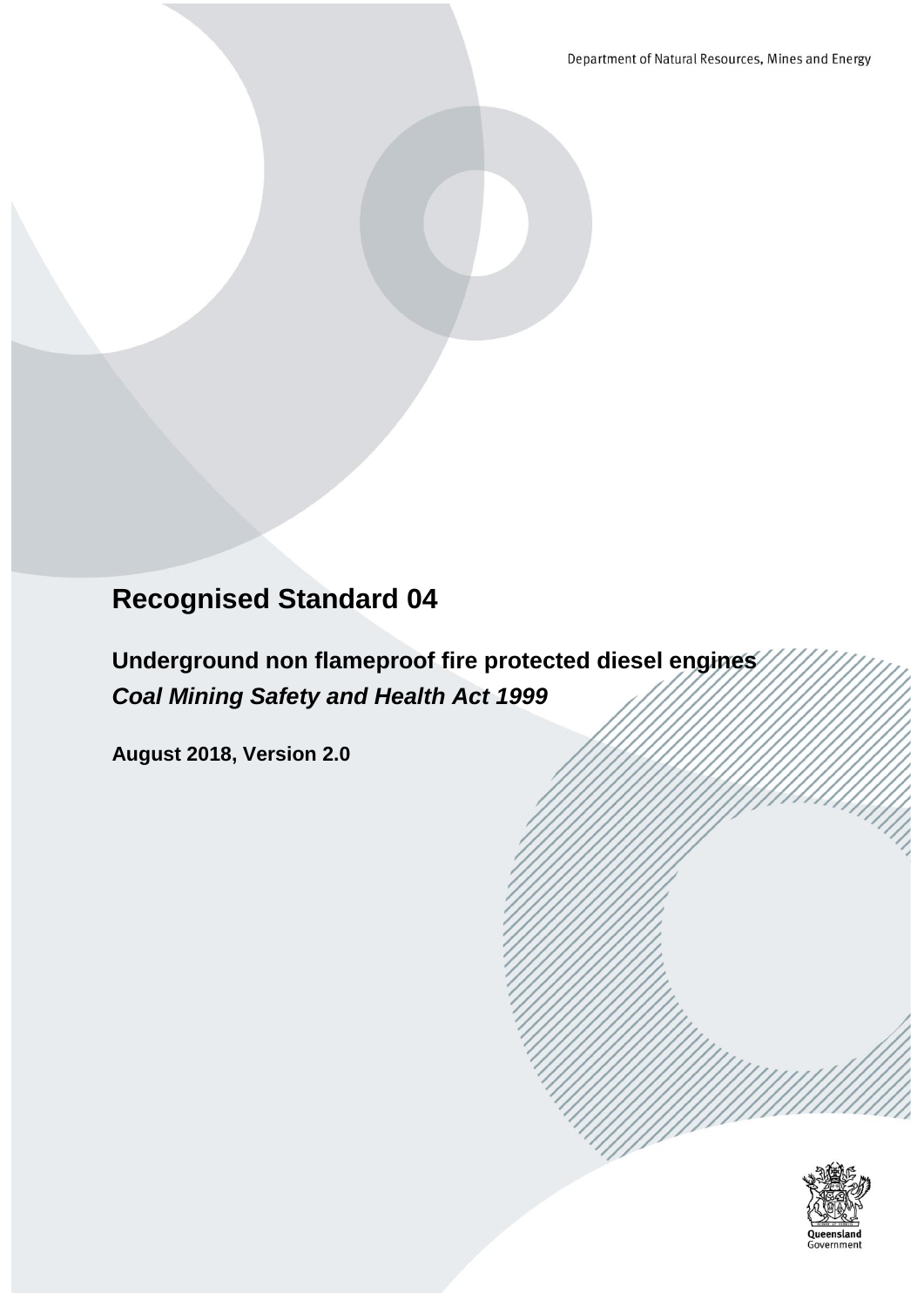Recognised Standards may be updated from time to time. To ensure you have the latest version, check the DNRME website: [https://www.business.qld.gov.au/industry/mining/safety-health/mining](https://www.business.qld.gov.au/industry/mining/safety-health/mining-safety-health/legislation-standards-guidelines)[safety-health/legislation-standards-guidelines](https://www.business.qld.gov.au/industry/mining/safety-health/mining-safety-health/legislation-standards-guidelines) or contact your local Inspector of Mines.

| <b>North Region - Townsville</b> | North Region - Mount Isa            | <b>North Region - Atherton</b> |
|----------------------------------|-------------------------------------|--------------------------------|
| PO Box 1752                      | PO Box 334                          | PO Box 210                     |
| MC Townsville Q 4810             | Mount Isa Q 4825                    | Atherton Q 4883                |
| P (07) 4447 9248                 | P (07) 4747 2158                    | P (07) 4095 7023               |
| Fax (07) 4760 7400               | Fax (07) 4743 7165                  | Fax (07) 4091 2844             |
| tsymines@dnrme.gld.gov.au        | isamines@dnrme.gld.gov.au           | tsymines@dnrme.gld.gov.au      |
| <b>South Region</b>              | <b>Central Region - Rockhampton</b> | <b>Central Region - Mackay</b> |
| PO Box 1475                      | PO Box 3679                         | PO Box 1801                    |
| Coorparoo Q 4151                 | <b>Red Hill Q 4701</b>              | Mackay Q 4740                  |
| P (07) 3330 4272                 | P (07) 4936 0184                    | P (07) 4999 8512               |
| Fax (07) 3405 5346               | Fax (07) 4938 4331                  | Fax (07) 4953 2761             |
| sthmines@dnrme.gld.gov.au        | rockyminesinsp@dnrme.gld.gov.au     | minesmackay@dnrme.gld.gov.au   |

This publication has been compiled by the Mines Inspectorate of Resources Safety and Health, Department of Natural Resources, Mines and Energy.

#### © State of Queensland, 2018

The Queensland Government supports and encourages the dissemination and exchange of its information. The copyright in this publication is licensed under a Creative Commons Attribution 4.0 International (CC BY 4.0) licence.

Under this licence you are free, without having to seek our permission, to use this publication in accordance with the licence terms.



You must keep intact the copyright notice and attribute the State of Queensland as the source of the publication.

Note: Some content in this publication may have different licence terms as indicated.

For more information on this licence, visit https://creativecommons.org/licenses/by/4.0/.

The information contained herein is subject to change without notice. The Queensland Government shall not be liable for technical or other errors or omissions contained herein. The reader/user accepts all risks and responsibility for losses, damages, costs and other consequences resulting directly or indirectly from using this information.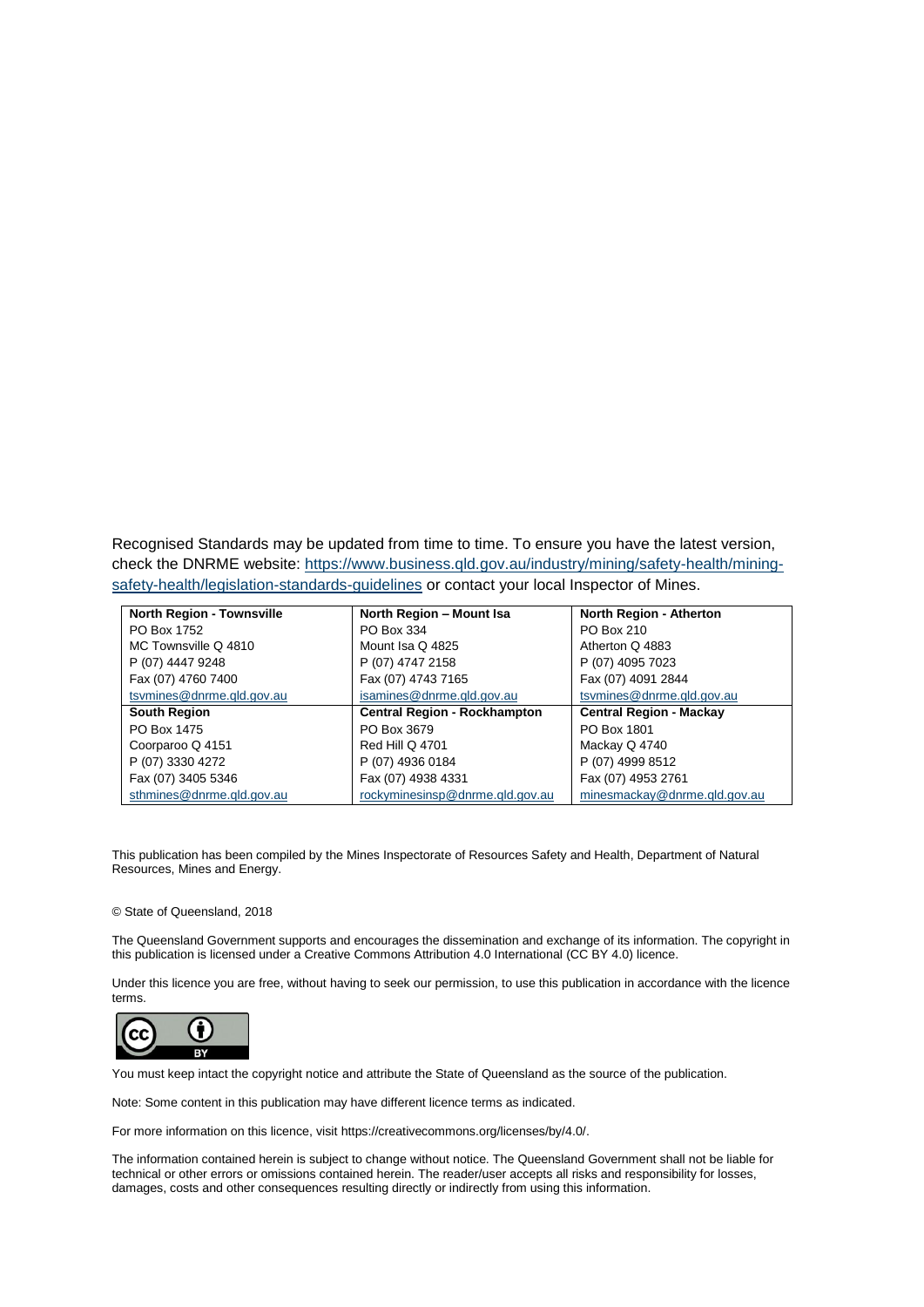### **This document is issued in accordance with** *PART 5—RECOGNISED STANDARDS* **of the** *Coal Mining Safety and Health Act 1999* **(the Act***).*

### **Part 5 Recognised standards**

#### **71 Purpose of recognised standards**

A standard may be made for safety and health (a *recognised standard*) stating ways to achieve an acceptable level of risk to persons arising out of coal mining operations.

#### **72 Recognised standards**

- (1) The Minister may make recognised standards.
- (2) The Minister must notify the making of a recognised standard by gazette notice.
- (3) The chief executive must keep a copy of each recognised standard and any document applied, adopted or incorporated by the recognised standard available for inspection, without charge, during normal business hours at each department office dealing with safety and health.
- (4) The chief executive, on payment by a person of a reasonable fee decided by the chief executive, must give a copy of a recognised standard to the person.

### **73 Use of recognised standards in proceedings**

A recognised standard is admissible in evidence in a proceeding if—

- (a) the proceeding relates to a contravention of a safety and health obligation imposed on a person under part 3; and
- (b) it is claimed that the person contravened the obligation by failing to achieve an acceptable level of risk; and
- (c) the recognised standard is about achieving an acceptable level of risk.

### **Also relevant to the application of a Recognised Standard is Section 37(3) of the Act.**

### **37 How obligation can be discharged if regulation or recognised standard made**

- (3) …. if a recognised standard states a way or ways of achieving an acceptable level of risk, a person discharges the person's safety and health obligation in relation to the risk only by—
	- (a) adopting and following a stated way; or
	- (b) adopting and following another way that achieves a level of risk that is equal to or better than the acceptable level.

Where a part of a Recognised Standard or other normative document referred to therein conflicts with the *Coal Mining Safety and Health Act 1999* or the Coal Mining Safety and Health Regulation 2017, the Act or Regulation take precedence.

*\_\_\_\_\_\_\_\_\_\_\_\_\_\_\_\_\_\_\_\_\_\_\_\_\_\_\_\_\_\_\_\_\_\_\_\_\_\_\_\_\_\_\_\_\_\_\_\_\_\_\_\_\_\_\_\_\_\_\_\_\_\_\_\_\_\_\_\_\_\_\_\_\_\_\_\_\_\_\_\_ This guideline is issued under the authority of the Minister for Natural Resources, Mines and Energy* 

*[Gazetted August 2018]*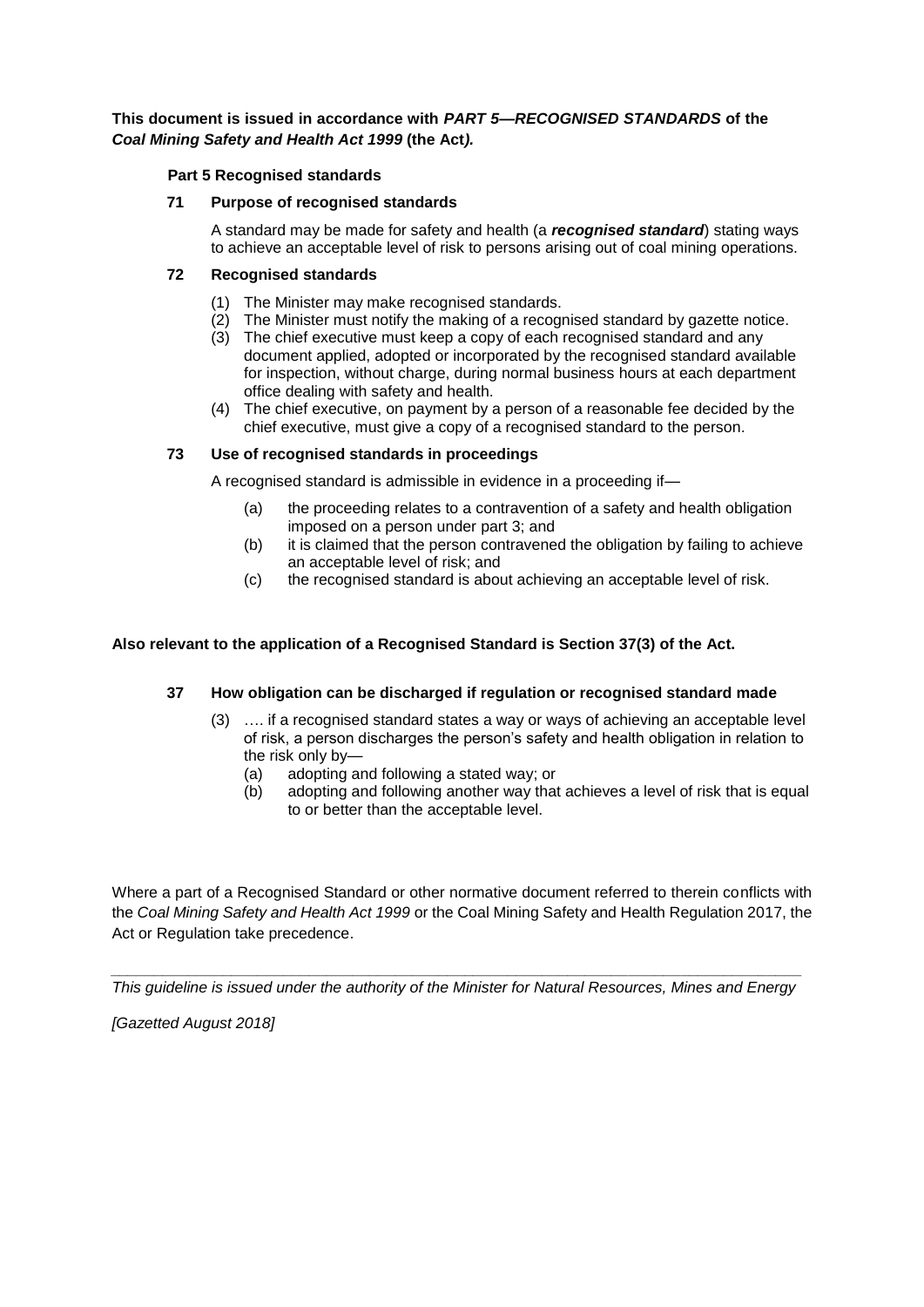## **Table of contents**

| $1 \quad$      |  |
|----------------|--|
| $2^{\circ}$    |  |
| 3 <sup>7</sup> |  |
| $\overline{4}$ |  |
| 5 <sup>5</sup> |  |
|                |  |
|                |  |
|                |  |
|                |  |
| 6              |  |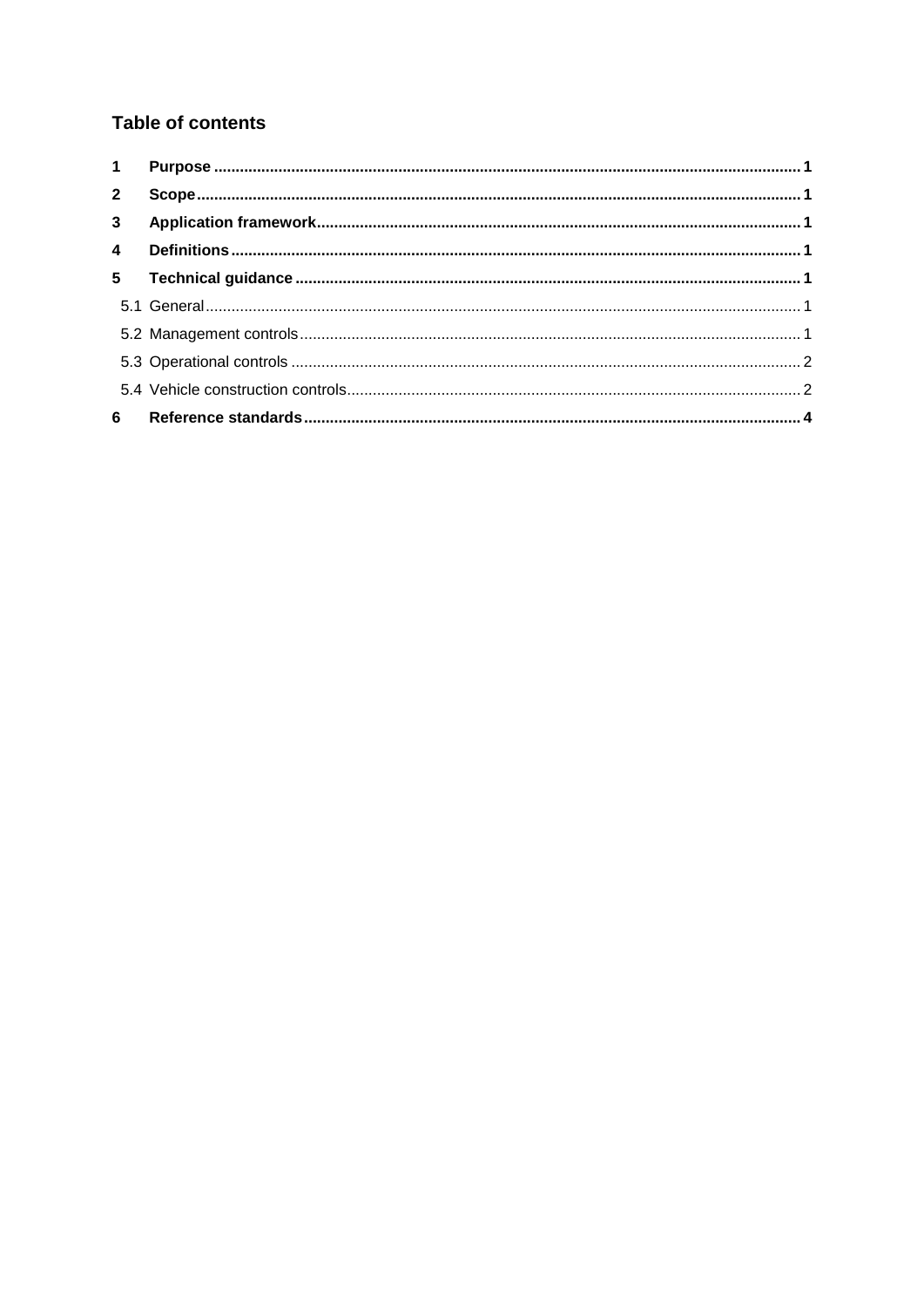# <span id="page-4-0"></span>**1 Purpose**

The purpose of this standard is to establish the minimum standards for the construction and management controls for a non-flameproof fire protected diesel vehicle in an underground coal mine.

# <span id="page-4-1"></span>**2 Scope**

This standard applies to diesel powered vehicles that are non-flameproof fire protected, but not explosion protected, in the underground operations of a coal mine. This standard does not apply to vehicles for use on the surface of an underground coal mine.

# <span id="page-4-2"></span>**3 Application framework**

Underground non flameproof fire protected diesel vehicles must comply with the requirements of the Coal Mining Safety and Health Act and Regulations and should comply with the requirements of this recognised standard.

# <span id="page-4-3"></span>**4 Definitions**

NERZ: Negligible explosive risk zone of an underground coal mine.

*Note! Other areas of the mine are designated ERZ1 and ERZ0, and are areas where methane is present or is likely to be present in concentration in excess of 0.5% and 2% respectively.*

# <span id="page-4-4"></span>**5 Technical guidance**

### <span id="page-4-5"></span>**5.1 General**

Vehicles that are restricted to the NERZ of an underground coal mine do not have to conform to explosion protection requirements. However, there are other risks introduced by this class of vehicle and this standard identifies management strategies and construction requirements that will effectively control these risks. The identified controls are the minimum requirements and must be complemented by a risk assessment conducted by the mine, prior to introduction of this class of vehicle. The risk management process may require the use of additional control measures refer to AS/NZS 4871.6:2013 and AS/NZS 3584.1:2008. The risk management process should also include a review of site controls when standards are updated. A gap analysis should be undertaken and plans implemented to address gaps identified.

### <span id="page-4-6"></span>**5.2 Management controls**

Each mine or user is to undertake a risk assessment, using an industry accepted approach, which will address the special risks of operating this class of vehicle. The risk assessment and any related investigation shall specifically address the following:

- 1) The likelihood of an unexpected change in the Explosion Risk Zone classification.
- 2) Restrictions on the use of this class of machine in emergency situations, including emergency evacuation or loss of ventilation.
- 3) The use of signage and safety interlocking systems to prevent the vehicles operating in a zone other than a NERZ.
- 4) A system to make the vehicle operator aware of ventilation stoppages or other environmental changes that might pose a risk to the operation of the vehicle.
- 5) Maximum vehicle speeds.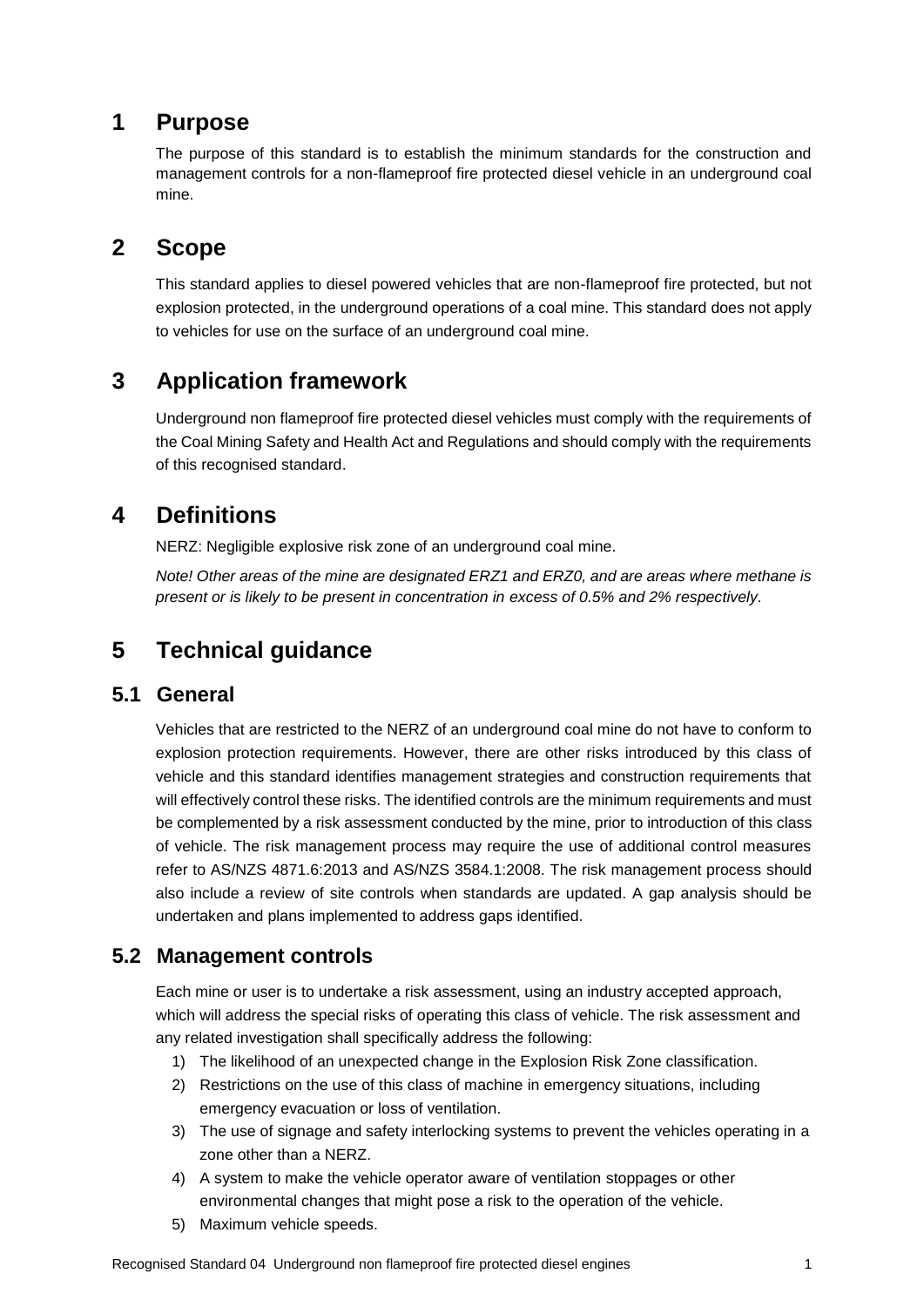6) Means where the engine can be started from an external power source.

### <span id="page-5-0"></span>**5.3 Operational controls**

Each mine is to implement management systems that address the output of the risk assessments and have documented systems that:

- 1) Ensures operators and users are trained in the operation and maintenance of this class of vehicle.
- 2) Ensures any vehicle modifications are supported by a risk assessment that has included a review of any previous risk assessment.
- 3) Ensures the maintenance system includes;
	- a) Dynamometer testing of the vehicle.

*Note! To ensure that exhaust gas emission concentrations are below acceptable limits and surfaces, requiring temperature control, do not exceed 150<sup>o</sup>C.* 

- b) Examinations to ensure electrical systems are maintained to their design standards.
- c) Tests to ensure the location control system remains functional.
- d) Routine testing of the installed methanometer and its related engine shutdown system.
- e) Periodic tests of the vehicle speed management system.
- f) Systems to control computer software including;
	- i) Version in use and upgrades
	- ii) Security and modification
- g) Routine removal of accumulated coal dust from surfaces requiring temperature control.
- 4) Ensures that the vehicle battery is not replaced while the vehicle is underground.
- 5) Provides means to remove a vehicle to the surface where the vehicle is unable to be driven from the mine.
- 6) Provides a permanent record of events where the vehicle was automatically stopped whilst attempting to enter an ERZ1 or ERZ0.

### <span id="page-5-1"></span>**5.4 Vehicle construction controls**

- 1) Each diesel engine system classified as a heavy duty application shall comply with the requirements of AS/NZS 3584.1:2008.
- 2) Each vehicle type must be subjected to extensive dynamometer testing under load to confirm suitability of vehicle design and identify any parts of the vehicle where temperatures in excess of 150°C may occur. Refer AS/NZS 3584.1:2008 for further details.
- 3) A temperature monitoring and control system must be fitted to ensure the surface temperatures on the vehicle do not exceed 150°C.
- 4) Exhaust gases must not exceed 150°C at their point of exit.
- 5) An automated engine shutdown system, independent of the operator, if  $150^{\circ}$ C is exceeded at any temperature monitor fitted to the vehicle.
- 6) A location control system to prevent the vehicle entering a zone other than a NERZ. The system components may be installed in the mine or mounted on the vehicle. This system must include automatic engine shutdown on vehicles such as man transports and LHDs which have a greater potential to enter an ERZ zone.
- 7) Permanently mounted, automatically operating, engine bay fire suppression system.
- 8) Hand held fire extinguisher mounted on the vehicle.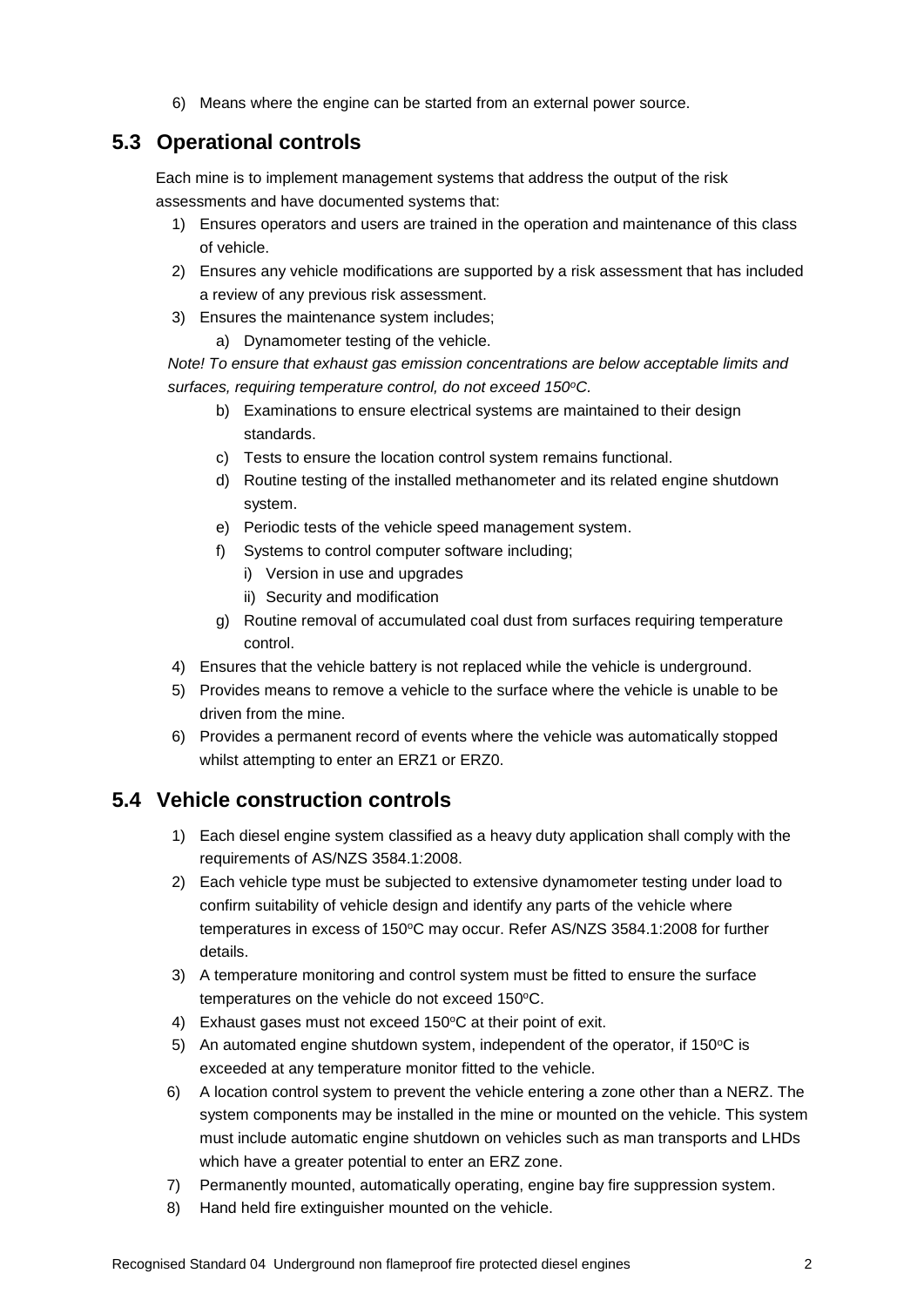- 9) Oil immersed brakes braking system that limits the surface temperature to less than 150<sup>o</sup>C.
- 10) Vehicle horn(s) rated at 95 dBA minimum.
- 11) Audible vehicle reversing alarm.
- 12) Where operating speed may present a hazard, facilities shall be provided for speed limitation. The means of limitation may be electrical or mechanical.
- 13) Engine shutdown in an emergency refer AS/NZS 4871.6:2013 cl 2.3.11 and AS/NZS 3584.1:2008 cl 2.16.
- 14) Seat belts fitted at all vehicle seating positions.
- 15) A system to prevent engine start while the vehicle is in gear.
- 16) Electrical circuits and protection systems to conform to the appropriate parts of AS 4242- 1994 and AS/NZS 4871.6:2013. Electrical equipment shall be certified as having explosion protection, or have a degree of protection of, or equivalent to, at least IP55 under AS 1939. This does not apply to electrical cables.
- 17) All electrical parts of a machine shall be adequately protected against damage that might reasonably be expected to result from mechanical impact, vibration, and exposure to weather, water, excessive dampness, corrosive substances, accumulation of dust or debris, steam, oil, grease, fuel, high temperature, or other adverse conditions to which the machine may be exposed.
- 18) Alternators shall comply with the requirements of AS/NZS 4871.6:2013 cl 2.3.4.
- 19) Battery isolation to be fitted and comply with AS/NZS4871.6:2013 cl 2.2.7.2.
- 20) Battery to be enclosed, to limit access and provide short circuit protection. The isolator will be hazardous area protected to ASNZS 60079 series requirements. The battery box shall comply with the requirements of AS/NZS 4871.5:2010.
- 21) Permanently mounted vehicle headlights and reversing lights.
- 22) The bulb wattage must be selected to ensure that the glass temperature cannot exceed  $150^{\circ}$ C or physical and dust protection is to be provided. A label to be attached, in proximity to each bulb, stating the maximum bulb wattage.
- 23) All unused parts of an electrical installation on a machine shall be completely disconnected from the source of supply. Disconnected wiring that remains in association with wiring that is in use shall be terminated or insulated at both ends in a satisfactory manner.
- 24) Alternative engine stop/isolation switch to be fitted.
- 25) An external power source connection shall include an isolator and means to prevent inadvertent reverse polarity. Refer to AS/NZS 4871.6:2013 cl 2.3.2 for details of jump start facilities.
- 26) The system for temperature control, vehicle mounted location control and speed control must be fail safe.
- 27) Methane monitoring
	- a) Automatic methane monitoring shall be provided on fire-protected machines.
	- b) Specific requirements for methane monitoring are as follows:
		- i. Engine cranking shall be prevented if a methane level of 0.25% or greater is present prior to the start.
	- c) A visual alarm of low level at 0.25% methane detection shall be fitted to allow the machine to be shut down or driven away from any gassy area.
	- d) Methane detection greater than 0.5% shall cause the machine to immediately shut down.
	- e) Failure of the methane monitoring system shall ensure the complete shutdown of the machine in accordance with (c).